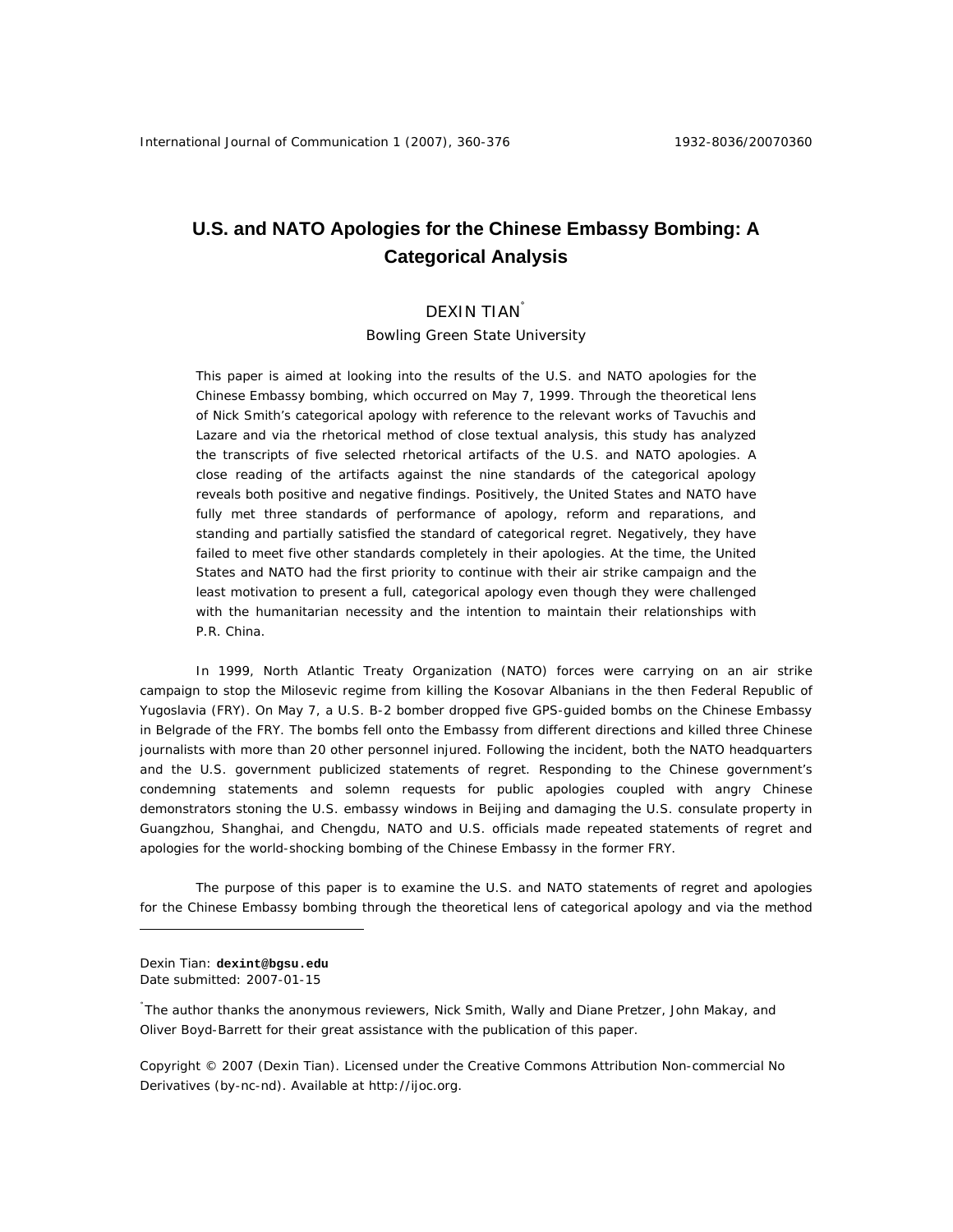of close textual analysis of the U.S. and NATO official statements, public speeches, and diplomatic notes following the Chinese Embassy bombing. Through a close reading of the transcripts of these written records or rhetorical artifacts and by testing them critically against the nine standards of the categorical apology, I intend to search for answers to the following two research questions:

RQ 1: How much do the U.S. and NATO official statements, public speeches, and diplomatic notes fit in with the categorical apology standards?

RQ 2: What can we draw from the U.S. and NATO official statements, public speeches, and diplomatic notes?

#### **Literature Review**

 In everyday interactions, apologies have been offered and received due to their communicative functions. Just as Lazare (2004) pointed out, "apologies have the power to heal humiliations and grudges, remove the desire for vengeance, and generate forgiveness on the part of the offended parties" (p. 1). In fact, apology-making, as an important rhetorical tool, has almost become a fashion in the last decade of the 20<sup>th</sup> century. There were so many notable figures apologizing for what people had done in the past that this particular decade was called "the current age of apology" (Shapiro, 1997, p. 18) and "the decade of group apology" (Leo, 1997, p. 17). While the notable figures were mostly apologizing for what had happened in the distant past, the U.S. and NATO officials were expressing regret and apologies for their overnight bombing of the Chinese Embassy.

 In recent years, there has also been burgeoning popular and scholarly literature on the importance of apologies. Popular attention has been witnessed in newspapers and magazines (Lazare, 1995; Shapiro, 1997; Ching, 1998; Krauze, 1998; Tannen, 1999). Scholarly work has flourished in books and journals (Tavuchis, 1991; Benoit, 1997; Murata, 1998; Yamazaki, 2004). However, besides some popular attention (Carroll, 1999; Goldstein, 1999; Israel, 2000), there has been little scholarly work directly addressing the U.S. and NATO apologies to the Chinese Embassy bombing. As for popular attention, Carroll (1999) contended in a newspaper article that NATO's apologies are insincere because "before apologizing, we must stop the war" (p. 2). There is more criticism in on-line articles. For instance, Goldstein (1999) sharply pointed out that "almost as provocative as the bombing were the so-called 'apologies' issued by the U.S. and NATO … [which] amounted to an insult" (p. 1). Israel (1999) stated, "power breeds arrogance and arrogance breeds [power]. So [it is] with the Chinese Embassy bombing" (p. 1). As these newspaper and on-line articles came out shortly after the Chinese Embassy bombing, the opinions may be simply personal or somewhat biased. Now that dust has settled over the bombing of the Chinese Embassy, which occurred seven years ago, it is necessary to conduct a thorough study of the U.S. and NATO apologies.

 According to Tavuchis (1991), an apology is a speech act, in which the speaker expresses sorrow and regret so as to seek forgiveness from the person wronged. He says to the one he wronged that he is sorry, indicating that he morally regrets doing what he did and wishes to restore his relationship (pp. 22- 32). Lazare (2004) further conceptualizes apology as "an encounter between two parties in which one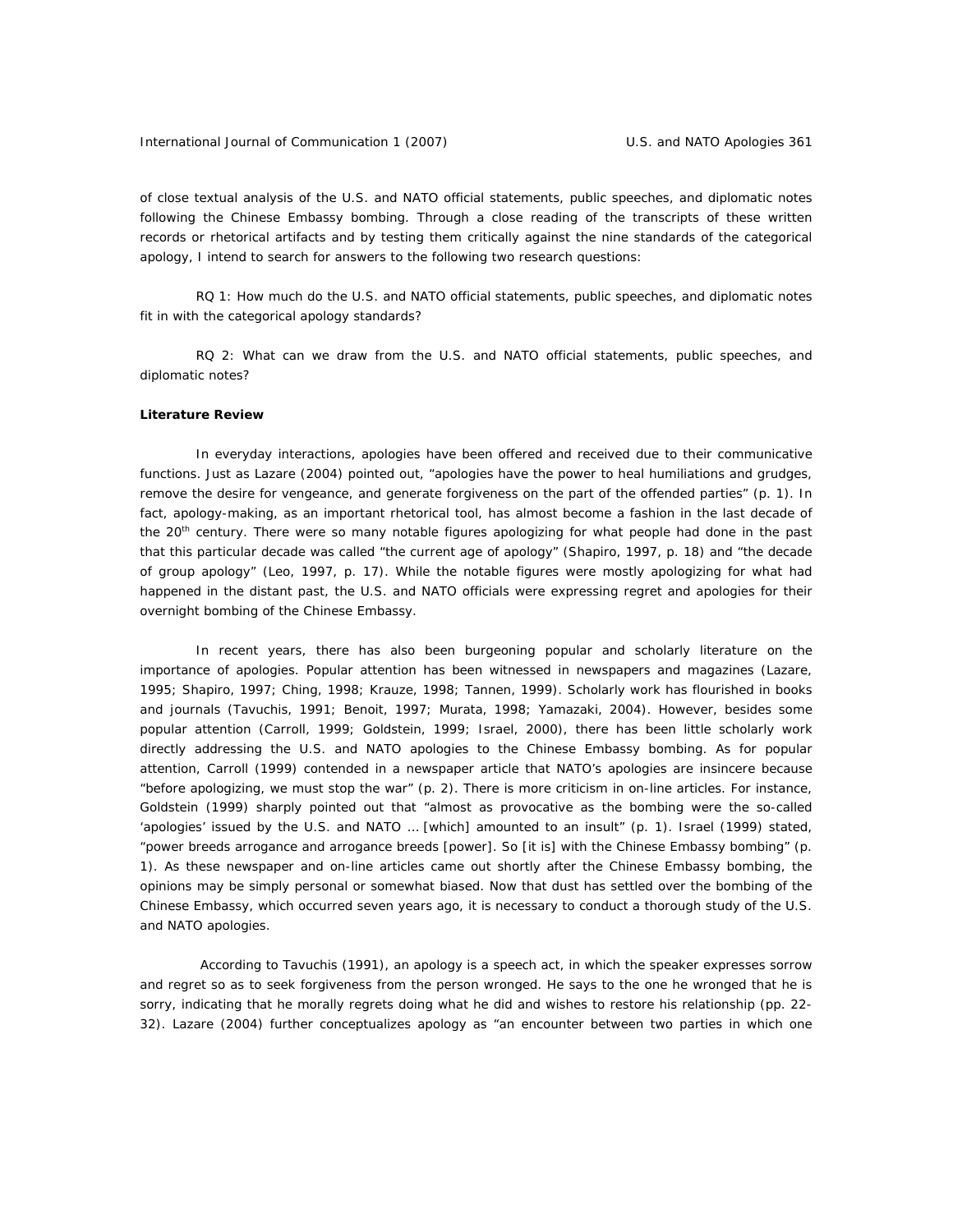party, the offender, acknowledges responsibility for an offense or grievance and expresses regret or remorse to a second party, the aggrieved" (p. 23). Actually, the speech act in Tavuchis's definition of apology entails verbal and nonverbal, private and public human interactions. The two parties in Lazare's conception of apology encounter can be individuals or groups such as families, businesses, ethnic groups, or nation states.

In their article entitled "The Promise and Pitfalls of Apology," Govier and Verwoerd (2002) listed three types of meanings associated with the term "apology." The first one is *a defense* as in Socrates' *Apologia*, the second *an excuse* or *account* (e.g., "Sorry. I'm late.), and the third a *moral apology*. A moral apology is concerned with significant wrongdoing and it usually implies a request for forgiveness and reconciliation (p. 67). Since significant wrongs affect the wide social web connecting the wrongdoer and the victim, it usually takes a public apology to express the sorrow for moral wrongdoing. The attack of an embassy with bombs is definitely a significant wrong, so the apologies for such an act fall into the category of moral apology and/or public apology. Govier and Verwoerd (2002) stated:

A public apology is one that is expressed in the public domain on the assumption that it is relevant to the public at large and not solely to the victims of the wrongdoing. Public apologies may be issued by individuals purely as individuals, or by individuals acting as spokespersons for groups or institutions (pp. 67-68).

Thus, apologies for significant wrongdoing need to reach the ears of the relevant public. If an institution has been instrumental in the wrongdoing, an institutional apology is needed. Govier & Verwoerd (2002) further pointed out, as the engine of an apology, emotion tends to be diminished in the institutional case because the spokesperson that issues the apology may not himself or herself have been involved directly in any wrongdoing. Therefore, what is crucial is that the apology-maker sincerely acknowledges the wrongdoing of the offender and the human dignity of the victims by legitimating their feelings (p. 74).

 While Govier and Verwoerd emphasized the acknowledgement of wrongdoing, human dignity, and legitimate feelings in public or institutional apologies, Jason Edwards (2005) focused on remembrance, reconciliation, mortification, and atonement in community-focused apologies (p. 321). According to Edwards (2005), a community-focused apology, also labeled as a political apology, is a speech act from one community to another, and the actors involved are broadly defined as communities, including nationstates, organizations, racial, ethnic, and religious groups or individuals speaking on behalf of those groups. Such apologies help to mend and resolve old wounds, strengthen communal bonds, and even deepen relationships among varying actors. It is also possible that they can reaffirm communal values between those communities at both the national and international levels (p. 320).

 The success of an apology lies in the match between the apology and its audience (Hoover, 1989, pp. 235-236). In this regard, Tavuchis (1991) contended that, while sorrow is the cornerstone of interpersonal apologies, documentation lies at the core of collective apologies, which consists of public acknowledgement, acceptance of responsibility, and an implicit or explicit promise that the behavior in question will not occur again (pp. 98-105). In addition, Meier (2004) pointed out that there have been two approaches to addressing the quality of apologies. One approach involves experiments designed to judge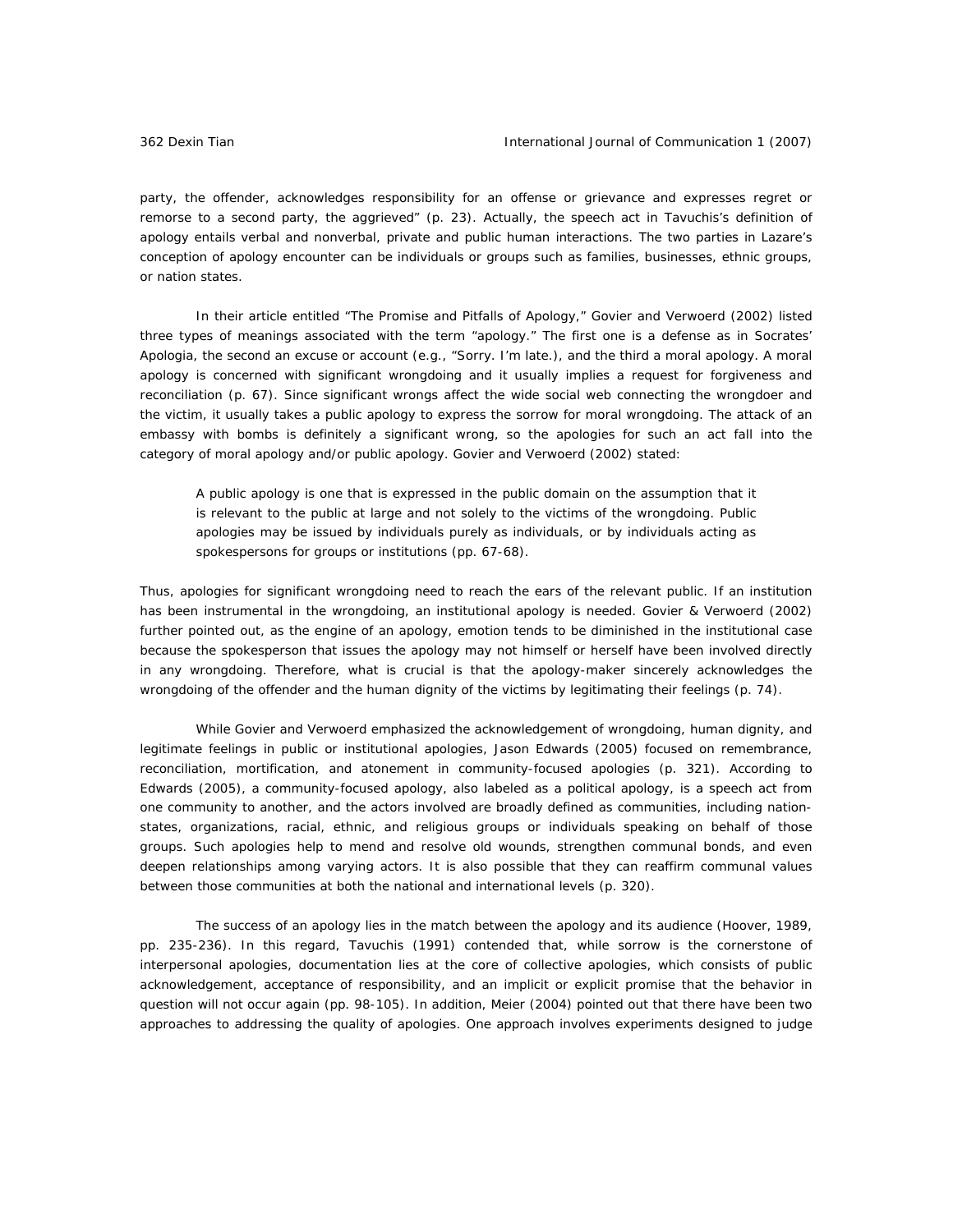perceptions and effectiveness of contextualized apologies, and the other approach uses actual or elicited apologies to evaluate their success or expected results (p. 6). By taking the second approach, the present paper studies the success or results of the U.S. and NATO official statements, public speeches, and diplomatic notes as public, institutional, and political apologies.

#### **Theoretical Framework**

 By critiquing the theories of social scientists, Aaron Lazare and Nicolas Tavuchis, Nick Smith has developed his theory of categorical apology. Smith (2005) stated:

While the leading social science accounts by Lazare and Tavuchis aptly demonstrate how apologies lubricate reciprocally egoist relationships, such theories ultimately prove unsatisfying because apologies achieve their highest meaning as morally rich acts (p. 473).

To Smith, both Lazare and Tavuchis offer only descriptive accounts, but a prescriptive argument is necessary for deciphering the full meaning of apologies. Believing that apologies fall within a spectrum of meaning, Smith (2005) defined his theory of the categorical apology as representing "the maximally meaningful apology" (p. 473). Confessing that "a categorical apology is a rare and burdensome act, and under certain circumstances full apologies may not be possible no matter how badly we may desire them," Smith has developed his theory to protect the "full meaning of apologies" (p. 473).

 There are altogether nine "rigorous and precise" (Smith, 2005, p. 473) standards in the categorical apology theory. The first standard is corroborated factual record. According to Smith (2005), "contested facts often lie at the heart of moral injuries, and in order to apologize categorically the offender must confess to the facts surrounding the offense and establish a record to which the parties agree" (p. 476). To meet this standard, all parties involved agree on a material fact to the offense. The offender should not conceal any facts, and the victim should not exaggerate the offense, either. When new material facts come to light after an apology has been made, a revised apology should account for them (p. 476).

 The second standard is acceptance of causal responsibility rather than mere expression of sympathy. For this, Smith (2005) stated: "The offender must not only admit that certain events transpired but must also accept causal responsibility for the harm" (p. 477). Instead of simply saying, "I am sorry that something occurred," the offender need to confess that he or she is the cause for the occurrence and will take the causal responsibility. Otherwise, the offender is not apologizing but merely expressing condolences. To treat an offense as an accident is to deny intentionality and avoid moral culpability. Categorical apologies are unconditional, and the "but" in the form of "I'm sorry, but …" actually degrades the apology (pp. 477-479).

 Identification of each moral wrong is the third standard. As Smith (2005) remarked, "having secured the historical record and taken causal responsibility for the harm, an offender must now recognize the wrongdoing … [and] pair the harm from which the victim suffered with the moral principle underlying that harm" (p. 479). Requiring the offender to identify each offense and explain the reason for the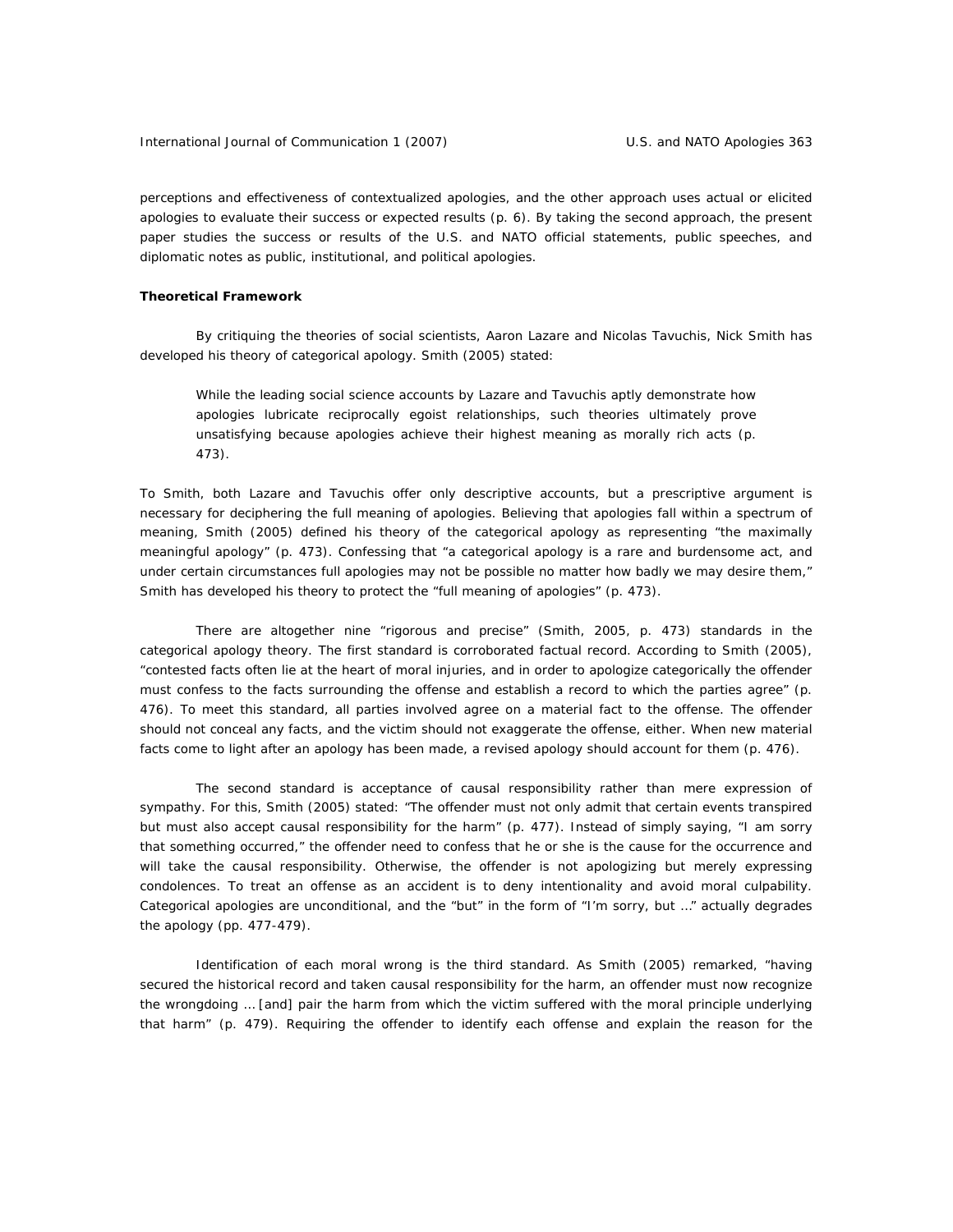apology, this standard guards against conflating several wrongs into one apology. In addition, by isolating precisely what the offender is responsible for, the parties involved can disentangle the causal chain and match the transgression with the moral principle transgressed (pp. 479-480).

 The fourth standard is shared commitment to violated moral principles. Smith (2005) noted, "With the historical record agreed upon and the violated principles made explicit, a categorically apologetic offender will commit to the values at issue" (p. 480). Willing to share moral values, the offender will understand the victim's claim as legitimate, his or her behavior wrong, and say: "I was wrong." Only when the offender recognizes the victim as someone who shares common deep beliefs, will the victim believe that the offender is intrinsically motivated and likely to reform (p. 480).

 Categorical regret is the fifth standard. In the words of Smith (2005), "categorical regret recognizes and declares a transgression as wrong and wishes it could be undone. It entails a promise that the offender will not repeat the offense even under the same conditions and with the same incentives" (p. 483). A categorical apology is more than the expression of sympathy, sorrow, or guilt. This is because regret can mean several things that are not consistent with apologizing. First, it may imply that one has not done anything wrong if one just regrets for something that he or she wishes done otherwise. Second, an informal use of regret may also refer to the displeasure for unintended consequences. Third, there is also a distinction between guilt and regret. For instance, one may feel a sense of guilt for some privilege, but it does not necessarily indicate that he or she regrets for such privilege (pp. 482-483).

 The next standard is performance of the apology. Although the utterance of an apology is necessary, simply saying "I'm sorry" may do little of the work required for realizing the meaning of an apology; therefore, Smith (2005) explicated:

Ideally, the offender would speak the apology and provide a written record of it …. A full apology is a potentially technical undertaking as it identifies moral norms and parses causal responsibility, and a written version allows the offender to craft a precise statement (pp. 484-485).

With this standard, Smith emphasizes the necessity that the offender should appear before the victim with a written statement of apology. In this way, the apology can create both emotional and ceremonial meaning.

 The seventh standard is reform and reparations. This standard has two requirements. As Smith (2005) explained:

Categorical apologies promise to never repeat the offense because they denounce transgression as morally wrong …. Categorical apologies can require the offender to provide what are often called reparations, implying that such responses make a victim 'whole' by returning what the offense has taken away (pp. 485-486).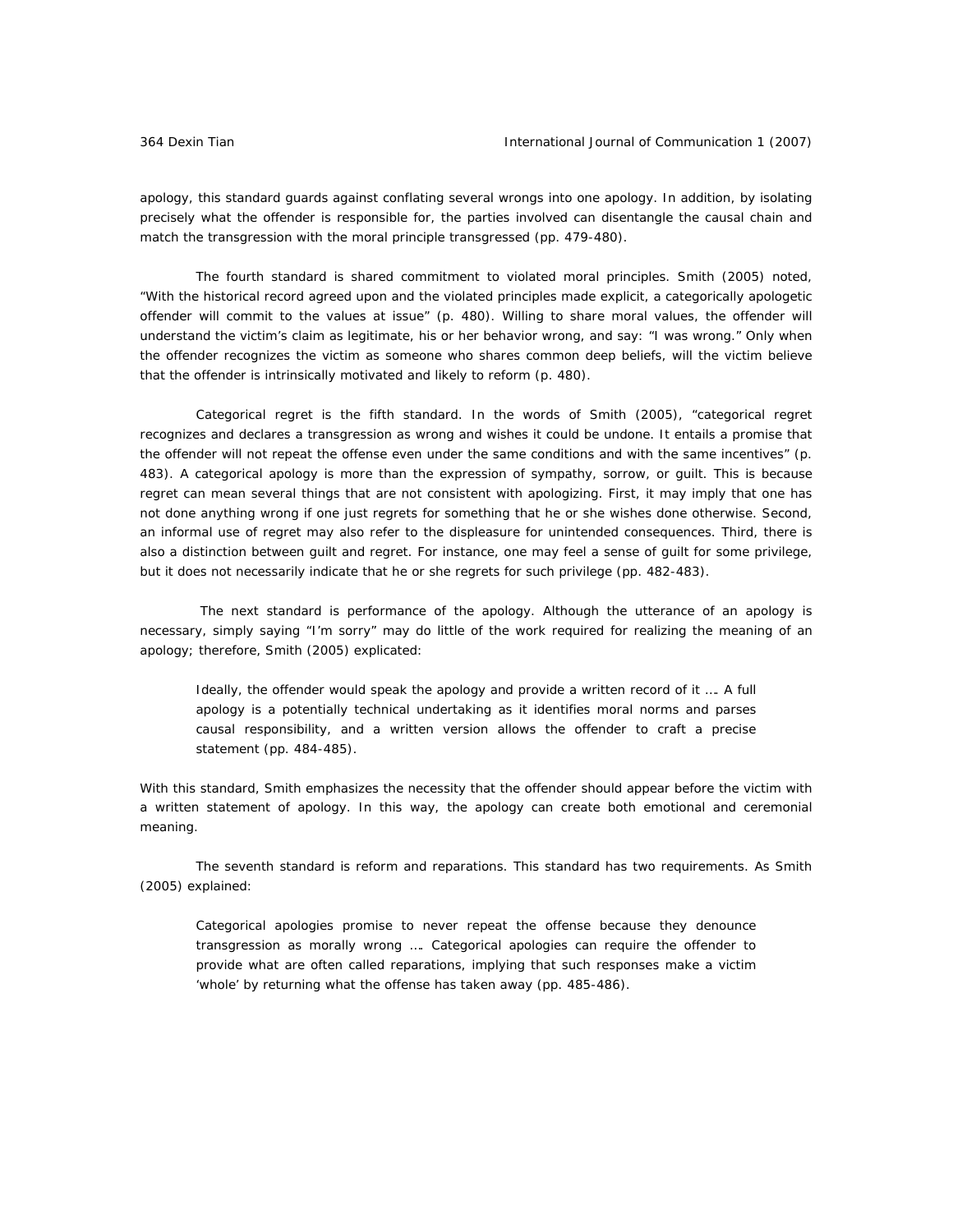To meet this standard, the offender has to make a promise of moral reform and take the practical responsibility for the harm to the victim.

 Standing is the eighth standard. According to Smith (2005), "in order to issue a categorical apology, one must possess what is understood in legal terms as standing … [which means that] only legitimate disputants adjudicate claims" (p. 489). With this standard, Smith emphasizes the significance that much of an apology's meaning can only be provided by the offender. Although a third party can represent the offender, only the offender can promise never to offend again because he or she recognizes that it is wrong (pp. 489-490).

 The last standard is intentions. In Smith's (2005) words, "even if the offender satisfied all of the previous elements, it matters why [he or] she apologizes …. We should not underestimate the significance of the offender's motivations and mental states" (490). To Smith, categorical apologies entail a commitment to not only a shared value and prospect of a future free from harms due to breaches of this principle but also a shared sense of goodness, justice, and the meaning of life (p. 491).

 Having introduced Nick Smith's theory of categorical apology, I need to make one point clear before applying it in the analysis of the particular case of the U.S.-NATO bombing of the Chinese embassy. As we can see from the above definition of apology by Tavuchis, the apology-making process comprises the apology from the offender's end and the forgiveness from the end of the offended party. Tavuchis (1991) further elucidated this point by saying that, "a proper and successful apology is the middle term in a moral syllogism that commences with a call [from the offender] and ends with forgiveness [from the offended]" (p. 21). However, Smith's (2005) theory has "not considered the crucial relationship between apologies and forgiveness" because "forgiveness is also a subtle and complex moral act and considerable additional argument would be required to determine when we should accept categorical apologies" (p. 493). Since the present paper focuses on the U.S. and NATO apology-making process and results, Smith's theory of categorical apology well applies to the present study.

### **Research Method**

 The Chinese Embassy in Belgrade of the former FRY was bombed on May 7, 1999. Since then both sides have taken some important measures. On July 30, 1999, the U.S. government agreed to pay \$4.5 million to the people who were injured and to the families of those killed in the bombing. It also agreed on December 16, 1999 to provide \$28 million in compensation for the Chinese Embassy bombing. Meanwhile, the Chinese government agreed to pay \$2.87 million for the damage done to the U.S. diplomatic facilities in China (Statement by U.S. State Department, 1999). On April 9, 2000, the Central Intelligence Agency (CIA) of the United States fired one officer and reprimanded six others "for their roles in mistakes that led to the accidental bombing of the Chinese Embassy in Belgrade" (Cable Network News [CNN], 2000, p. 1). During the whole process, a series of official statements, public speeches, and diplomatic notes or letters as well as press conference briefings from both the offender and the victim sides have been made public. Since the purpose of this study is to examine the quality or results of the U.S. and NATO apologies for the Chinese Embassy bombing, I have made a purposive selection of NATO's Official Statement, the U.S. State Department Statement, the U.S. Defense Department and CIA Joint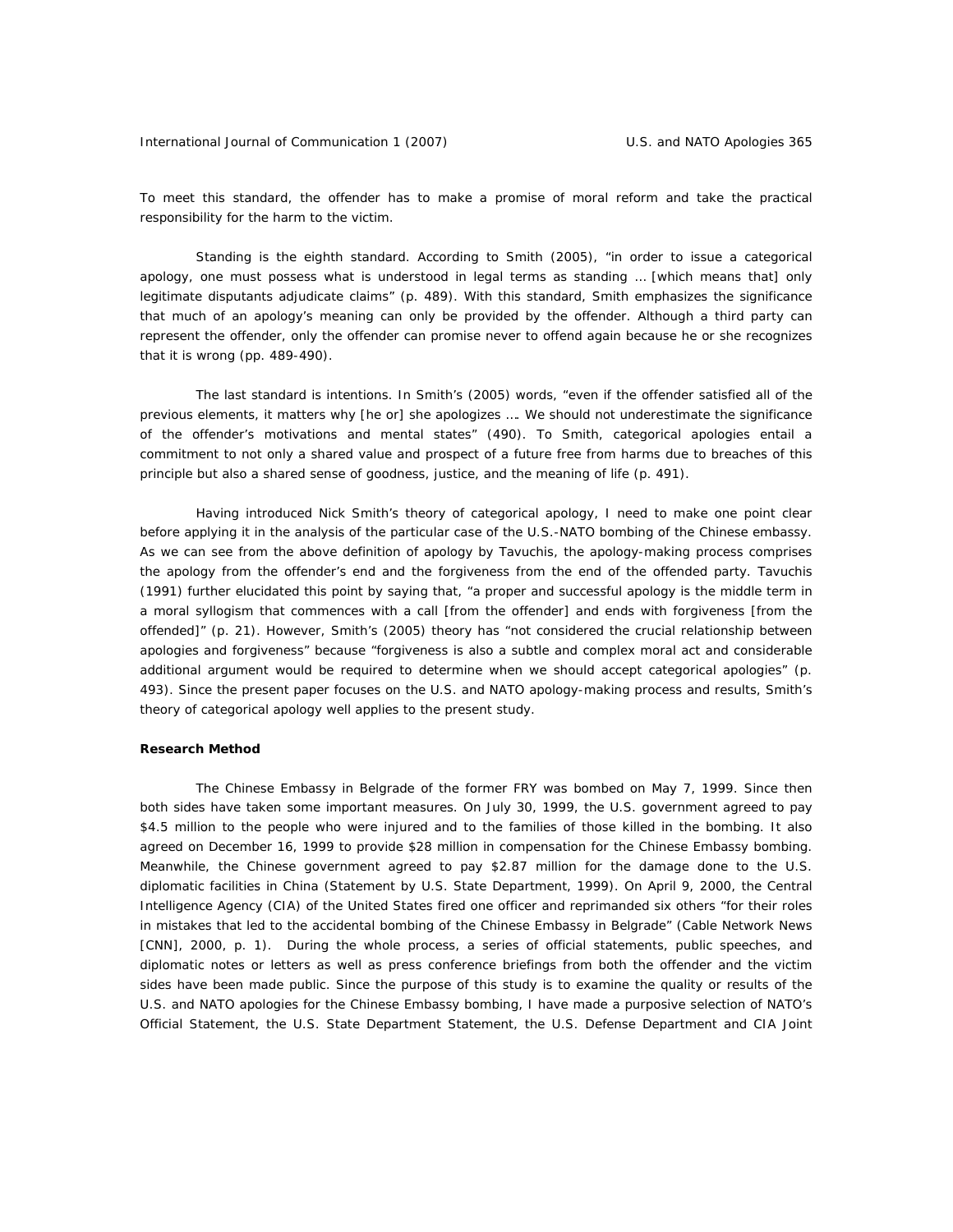Statement, President Clinton's Speech of Apology, and Albright's Letter of Apology for analysis. These documents are preserved as transcripts in several websites. Except for NATO's Official Statement, which has been downloaded from the website of the Online News Hour of the Public Broadcasting Service [PBS], I have downloaded the rest of the selected written records from the website of the U.S. Consulate General in Hong Kong; therefore, the authenticity of the written documents can be guaranteed.

 Apart from this authenticity, there are three main reasons for selecting the above written documents of apologies as rhetorical artifacts for this study. First, the Chinese Embassy bombing is a significant offense and requires public and institutional apologies. The selected artifacts fall into this category. Second, the selections are representative because the first two official statements express the responses of NATO and the United States as two institutions. As the United States played a leading role in the NATO's air strike campaign in that war and it was the U.S. plane that dropped the bombs onto the Chinese Embassy, the Joint Statement of the Defense Department and the CIA should have sent the very message China required. President Clinton was the head of the United States at that time, and his speech should have represented the most authoritative apology. As the Secretary of State then, Albright could also have addressed the most practical demands from both the U.S. and Chinese sides. Finally, the selection of the above documents instead of others such as the Oral Presentation by Under Secretary of State Thomas Pickering on June 17 to the Chinese government and the written responses of the Chinese side is determined by the purpose of this study and the space of the present paper.

 To analyze the artifacts, I will use the rhetorical method of close textual analysis to locate evidence from the texts and match them in accordance with the nine elements or standards of categorical apologies in a critical manner. A close textual analysis or close reading, as Sigler pointed out (2006) "offers a detailed interpretation of a passage of prose, showing how the details of a text relate to the central themes of the story or novel" (p. 1). This method is appropriate and useful for the present research because it "studies the relationship between the inner workings of the public discourse and its historical context in order to discover what makes a particular text function persuasively" (Burgchardt, 2005, p. 563).

### **Critical Analysis**

 To critically analyze the selected rhetorical artifacts, I will first explicate the context within which the artifacts were produced and then analyze the artifacts while evaluating the analytical results at the same time.

#### *Context*

 As for the context within which the U.S. and NATO official statements, public speeches, and diplomatic letters were produced, there are two situations for explication. The first one is what actually happened. On June 17, 1999, U.S. Under Secretary of State Thomas Pickering went to Beijing, P.R. China as the personal envoy of President Clinton to present the official report of investigation into the accidental bombing. His oral presentation was released on July 6, 1999. In this "Oral Presentation" (U.S. Department of State, 1999a, pp. 1-11), Pickering first emphasized, "the report has been prepared by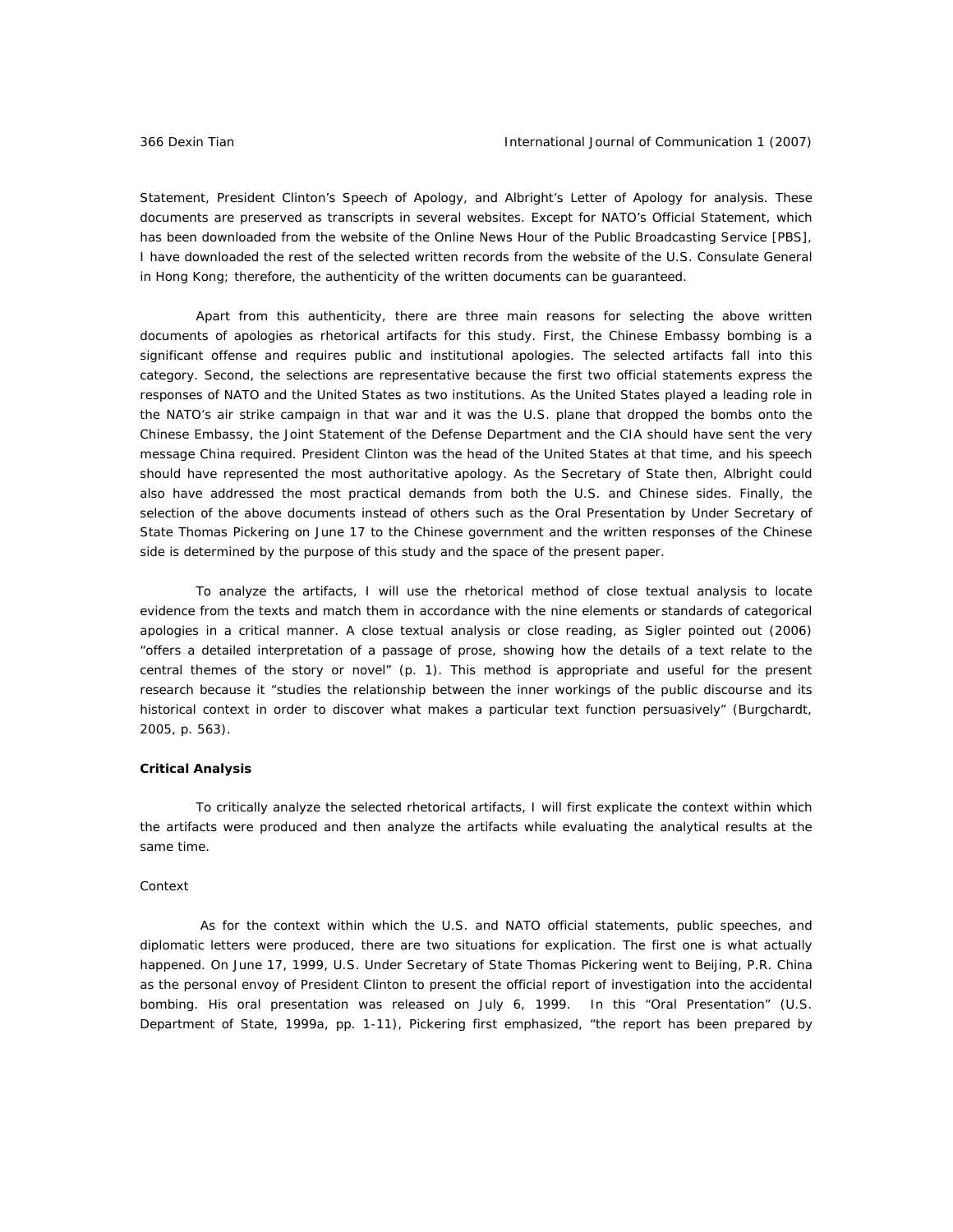senior U.S. governmental officials from the intelligence and military organizations" (p. 2). Then he explained, "multiple factors and errors in several parts of the U.S. government were responsible for the mistaken bombing" (p. 2). The mistaken bombing resulted from three basic failures:

- First, the technique used to locate the intended target—the headquarters of the Yugoslav Federal Directorate for Supply and Procurement (FDSP) —was severely flawed.
- Second, none of the military or intelligence databases used to verify the target information contained the correct location of the Chinese Embassy.
- Third, nowhere in the target review process was either of the first two mistakes detected. (p. 2)

Because of these crucial errors, according to Pickering, about midnight local time in Belgrade on May 7, 1999, a U.S. B-2 bomber from Whitman Air Force Base in Missouri dropped five joint direct attack munitions 2000 lb. GPS-guided bombs onto the Chinese Embassy, which killed three Chinese journalists and injured over 20 other personnel.

 The second situation for explication is the responses from all sides after the bombing and the subsequent responses. On the second day of the Chinese Embassy bombing, the NATO headquarters issued an official statement expressing its "deep regret for the tragic mistake" (PBS, 1999, p. 1). On the same day, there were responses from the U.S. side. First, the State Department publicized its official statement regretting "the loss of life and injuries of Chinese citizens and damage to property caused by NATO's accidental bombing," and expressing "sincere condolences and remorse to the Chinese people and government" (U.S. Department of State, 1999b, p. 1). Secretary of Defense William Cohen and CIA Director George Tenet also issued a joint statement, "deeply regretting the loss of life and injuries from the bombing" (U.S. Department of Defense, 1999, p. 1). In addition, Secretary of State Madeleine Albright sent a letter to China's Minister of Foreign Affairs, Tang Jiaxuan, expressing both personal "sorrow for the loss of life, injuries, and damage" and "governmental apologies and condolences" (U.S. Department of State, 1999c, p. 1).

Following the U.S. and NATO official gestures, governments and media from all over the world expressed their different responses. For instance, the United Nations Security Council agreed to issue a statement expressing "profound regret and distress at NATO's bombing of the Chinese Embassy in Belgrade" (British Broadcasting Corporation [BBC], 1999a, p. 1). On May 8, Boris Yeltsin, Russian President at that time, signed a statement, stating that "this was pure tyranny," and condemning the bombing as "the barbarian action of NATO" (*People's Daily*, 1999, p. 1). As for media responses, *The London Observer*, *China Daily*, and *Philippine Star* respectively reported the bombing and the U.S. and NATO's explanations as "a war crime of plotted attack," "a deliberate government conspiracy," and a "ridiculous excuse" (Northeast Asia Peace and Security Network, 1999, pp. 1-16).

 The Chinese government responded with "a gross violation of Chinese sovereignty and a random violation of the *Vienna Conventions on Diplomatic Relations* and the norms of international relations," (PBS, 1999, p. 1) "an utmost barbarous act, and a gross violation of Chinese sovereignty,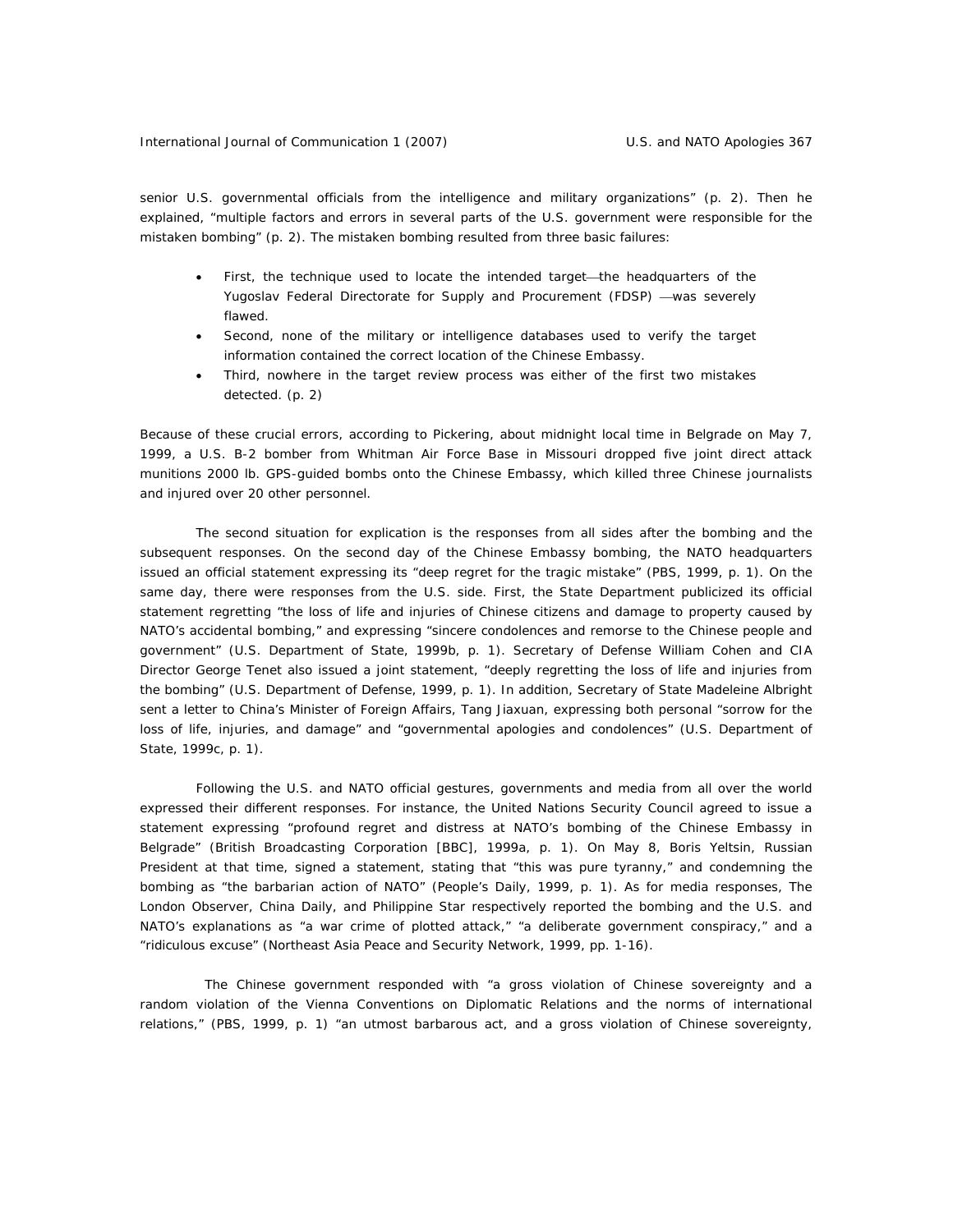which is rare in the diplomatic history," (BBC, 1999, p. 1) and "a brazen contempt and serious violation of the *UN Charter* and the basic norms governing international relations" (University of California at Los Angeles [UCLA] Center for East Asian Studies, 1999, pp. 1-2). Besides, due to complicated reasons (that need further research), the Chinese "state-run media delayed by several crucial days publishing reports of U.S. official apologies and explanations" and "there was inexplicable delay in President Jiang's willingness to accept the phone call from President Clinton" (Testimony, 1999, p. 2). Consequently, "the U.S. Embassy in Beijing was besieged by Chinese protestors. Embassy facilities were significantly damaged. Other U.S. posts in China were also targets of demonstrators" (p. 2).

In addition, Chinese Foreign Minister Tang Jiaxuan sent a formal note on May 10 to the United States and NATO, presenting four "solemn and just demands" as follows:

- 1. To make a public and official apology to the government and people of China and the families of the Chinese victims;
- 2. To conduct a comprehensive and thorough investigation into the NATO's missile attack against the Chinese Embassy in the Federal Republic of Yugoslavia;
- 3. To publicize a detailed report of the investigation as soon as possible; and
- 4. To severely punish the perpetrators. (UCLA Center for East Asian Studies, 1999, pp. 1-2)

On the same day, U.S. President Bill Clinton made a second (the first one was made in an informal manner on a golf course, see Israel, 2000, p. 2) formal public speech, apologizing again "to President Jiang and to the Chinese people" and expressing his "commitment to strengthen our relationship with China" (President Clinton Again Apologizes, 1999, p. 1).

#### *Analysis and Evaluation*

 Against the nine standards of Smith's categorical apology, a close textual analysis of the selected artifacts reveals the following findings. When I explicate each of the analytical findings, I will also present an evaluative judgment.

The first standard of categorical apology is corroborated factual record, which requires the offender to confess to the facts concerning the offense and to establish an agreed-upon record by all parties. Except for President Clinton's Speech of Apology, all the other written records were made public on the second day of the Chinese Embassy bombing. It is true that there are records of the statements and the letter as they were all made public and archived in various traditional or on-line sources; however, there is no indication from the records that efforts had been made for any possible corroboration before these official statements and the diplomatic letter were issued.

Since modern technology has already made all-season communication possible, it is really either negligent or arrogant of both the United States and NATO to fail to contact the Chinese government in the first place. Furthermore, it is also an inconsiderate rush job for the North Atlantic Council and the U.S. Department of State to jump respectively at the conclusions of a "tragic mistake of the bombing of the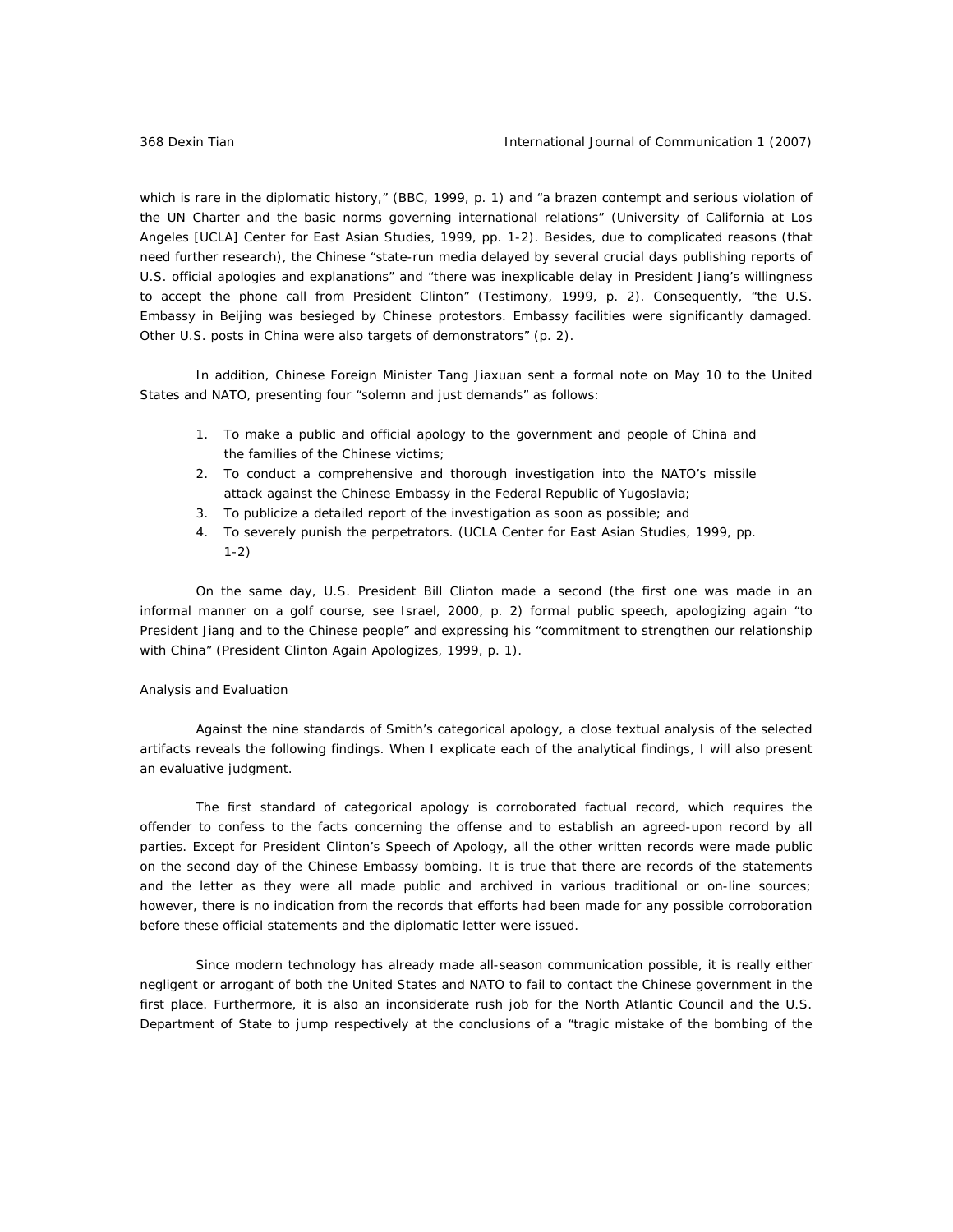Chinese Embassy in Belgrade," (PBS, 1999, p. 1) and an "accidental bombing of the Chinese Embassy in Belgrade yesterday" (U.S. Department of State, 1999b, p. 1). Such conclusions were made public within hours after the bombing before any real facts could be released without a thorough investigation. Consequently, the Chinese side responded with extremely indignant and diplomatic terms and even cut off high-level and military contacts with the United States.

Lazare (2004) pointed out: "The most essential part of an effective apology is acknowledging the offense" (p. 75). To do so, the offender needs to correctly identify the party or parties responsible to the victims for the grievance, acknowledge the offending behaviors in adequate detail, recognize the impact these behaviors had on the victims, and confirm that the grievance was a violation of the social or moral contract between the parties (p. 75). The acknowledgement requirements for an effective apology overlap the first standard of categorical apology with higher and more detailed requirements. Close readings of the selected artifacts reveal few efforts made by neither the USA nor NATO to reach such requirements.

The second standard of categorical apology is acceptance of causal responsibility rather than mere expression of sympathy. A close reading of all the written artifacts finds no such words as "responsibility" or "repay." After expressing "deep regret for the tragic mistake" and "sincere sympathy and condolences," the NATO headquarters turned to say that it "never has, and never will, intentionally target civilians" and it will continue with its "air strikes" (PBS, 1999, p. 1). The U.S. State Department expressed its "sincere condolences and remorse" and then conveyed a message that it will "maintain order and safety at our mission sites" in China together with the Chinese government (U.S. Department of State, 1999b, p. 1). After a "joint examination of the mistake over the intervening hours," the Defense Department and CIA "deeply regret the loss of life and injuries" but added that "NATO has conducted thousands of strikes…with a degree of precision and professionalism unparalleled in military history" and "we are determined to strike military and related targets" (U.S. Department of Defense, 1999, p. 1). In her letter to the Chinese Foreign Minister, Albright intended to express personally her "sincere sorrow for the loss of life, injuries, and damage" and extend "sincere apologies and condolences" on behalf of the U.S. government and as a member of NATO. Then she emphasized that "there was absolutely no intention to hit your embassy," and "it is also important to remember why NATO undertook the mission." Finally, she made clear the U.S. concern about "the large-scale demonstrations at our Embassy and Consulates in China" and asked, "the Chinese government provide as soon as possible substantial security reinforcements around the Embassy and Consulate buildings" (U.S. Department of State, 1999c, p. 1). Two days later, President Clinton made a public speech, reiterating:

I have already expressed our apology and our condolences …. But again, I want to say to the Chinese people and to the leaders of China, I apologize; I regret. But I think it is very important to draw a clear distinction between a tragic mistake and a deliberate act of ethnic cleansing. And the United States will continue to make that distinction.(President Clinton Again Apologizes, 1999, p. 1).

From the above, it is clear that neither the institutions nor the high officials of the offender made clear their intention to shoulder any "responsibility." They all followed the patterns as pointed out by Smith "I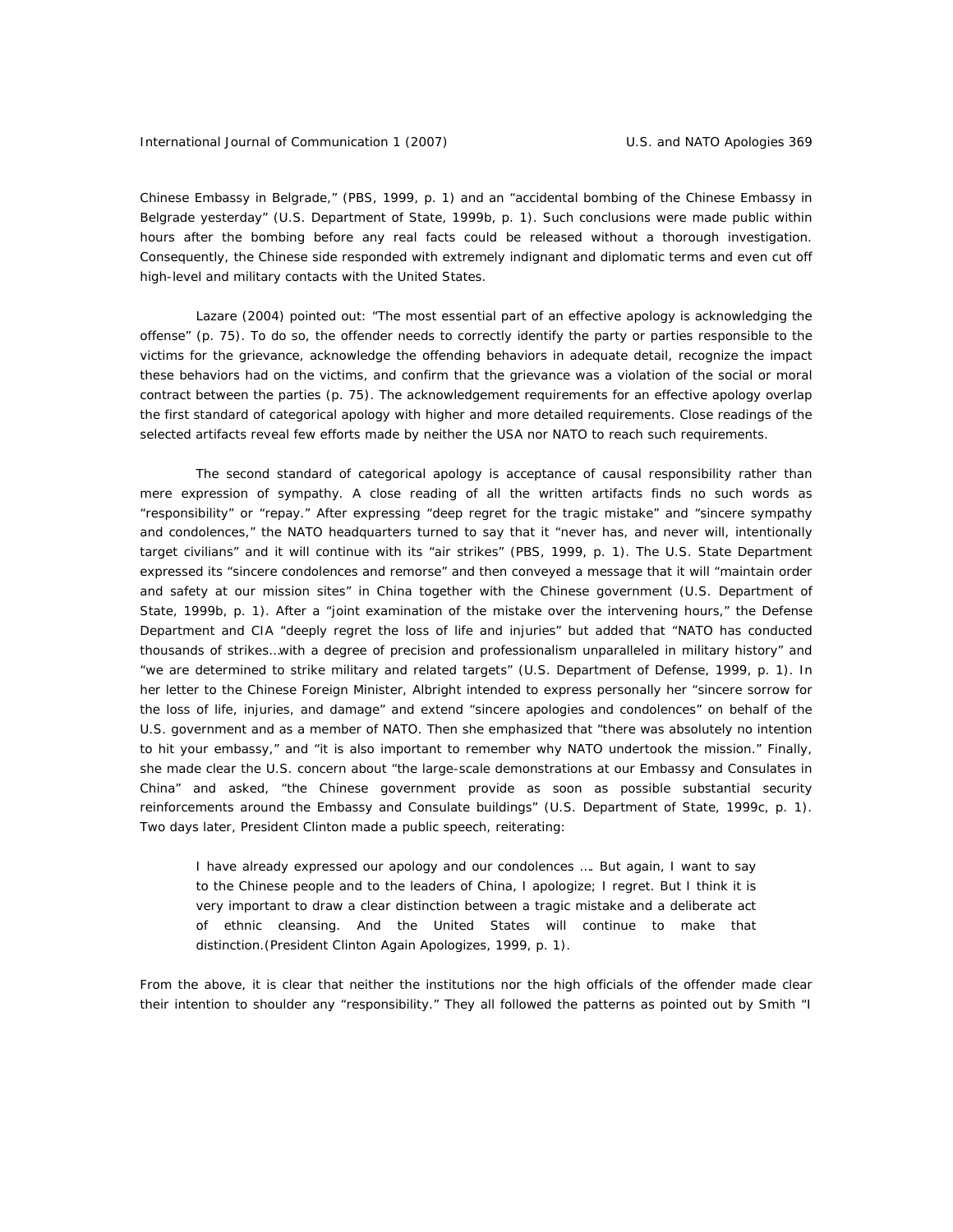am sorry that something occurred," and "I'm sorry, but …." Meanwhile, they all stressed that the bombing was an accidental and unintentional mistake without providing any convincing evidence.

As for the apology President Clinton reiterated, the President started with "I have already expressed," which may impress the Chinese audience that President Clinton was doing something that he was really reluctant to do since he had done it already. Although it was a sign of sincerity for him to say straightforward "I apologize; I regret" in the middle of his speech, the President turned to instruct the Chinese leaders and people to "draw a clear distinction between a tragic mistake and a deliberate act of ethnic cleansing." Such condescending instruction to the Chinese as victims definitely discounts the sincerity of the speaker as the offender. By saying that "the United States will continue to make that distinction," President Clinton was sending the message that the continuation with the air-strike campaign was more important than any recognition of or commitment to the responsibility associated with the Chinese Embassy bombing.

 With regard to the acceptance of causal responsibility, Smith (2005) emphasized that "when accepting responsibility, the offender must parse precisely what [he or] she is responsible for" (478). He emphasized the significance of moral responsibility for a meaningful or categorical apology. Tavuchis (1991) also remarked, "the attribution and nomination of an offense can be negotiated not by an account or appeal to reasons, but only through the faculty of forgiving" (p. 20). This means that the action of the offender must be "semantically and symbolically transformed into 'apologizable' discourse" (p. 20). When the USA and NATO downplayed their bombing of the Chinese Embassy and declared it to be a mistake or an accident, they were not targeting categorical apologies, which are unconditional. Furthermore, the excuses and reasons the USA and NATO were stressing after the word "but" in their statements "will likely degrade the apology" in the words of Smith (2005, p.479). Even if the USA and NATO had bombed the Chinese Embassy by mistake, they should have at least made clear in the written statements, their willingness to accept the causal responsibility for the bombing and the moral responsibility for failing to take necessary measures to prevent the occurrence of the bombing.

 The third standard is identification of each moral wrong. As Smith (2005) pointed out, to meet this standard, the offender needs to identify each offense and explain the reason for the apology so as to avoid conflating several wrongs into one apology (pp. 479-480). Among the written artifacts, only the Defense Department and CIA Joint Statement was attempting to clarify each moral wrong, which reads:

We have been jointly examining this mistake over the intervening hours. It was the result of neither pilot nor mechanical error. Clearly, faulty information led to a mistake in the initial targeting of this facility. In addition, the extensive process in place used to select and validate targets did not correct this original error. A review of our procedures has convinced us that this was an anomaly that is unlikely to occur again. Therefore, NATO authorities intend to continue and intensify the air campaign. (U.S. Department of Defense, 1999, p. 1)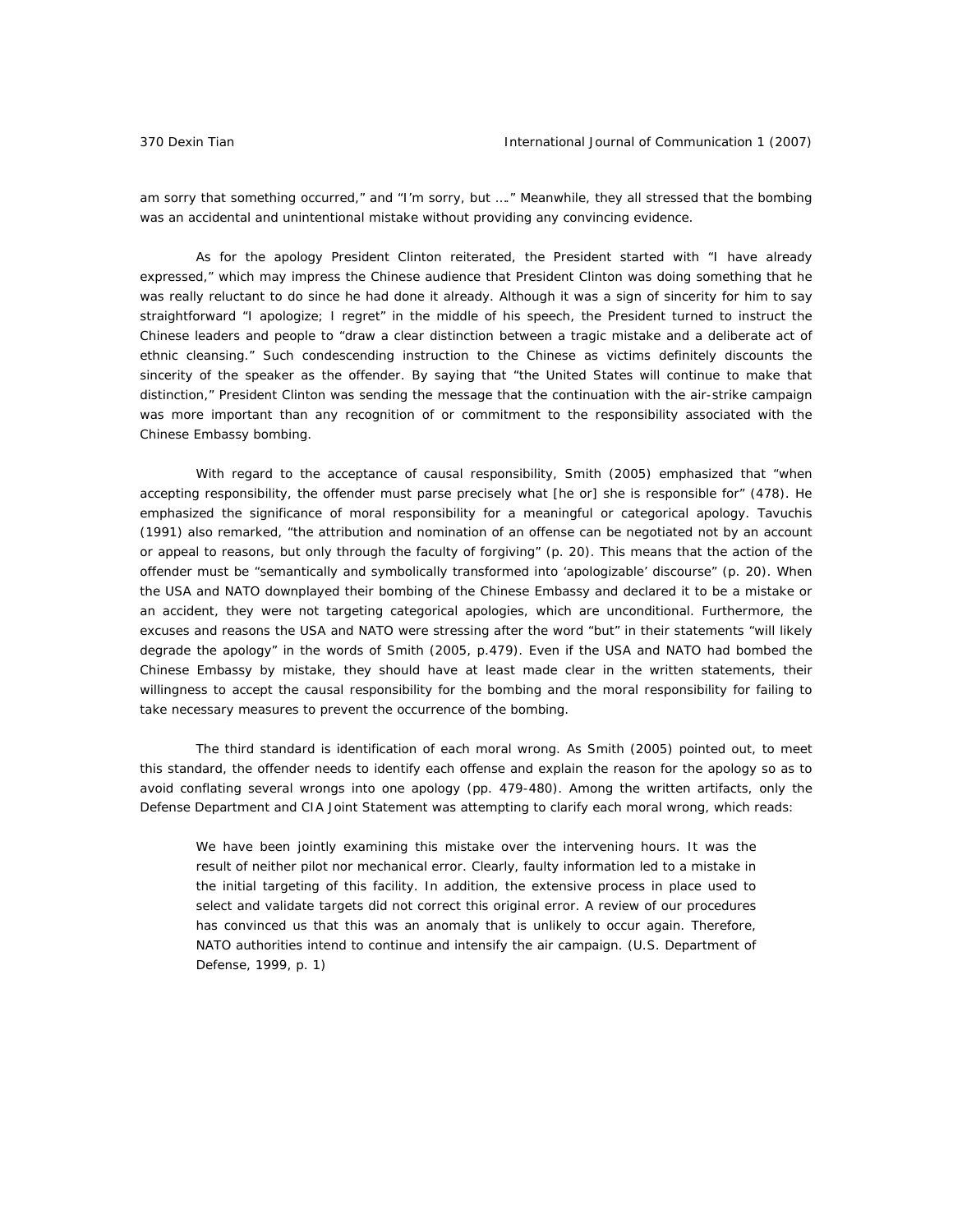Instead of "conflating several wrongs into one apology," the Joint Statement has identified three faulty steps that led to the bombing. This conclusion coincides with the three failures in the Oral Presentation by Pickering.

 There are two things to comment upon here. First, if the coincidence holds water, it means that the United States and NATO were able to detect the complicated mistakes that led to the bombing of an embassy within several "intervening hours." The argument here is: How could they have failed to correct any of the three failures or errors in the first place? Second, the purpose of identifying each moral wrong is to apologize more convincingly; however, the Joint Statement concluded that NATO would "continue and intensify the air campaign" (U.S. Department of Defense, 1999, p. 1). Instead of "isolating precisely what the offender is responsible for," (Smith, 2005, p. 480), the United States was producing a selfdefense.

 The fourth standard is shared commitment to violated moral principles. By this standard, Smith (2005) meant that the offender was willing to share moral values, understand the victim's claim as legitimate, his or her behavior wrong, and say: "I was wrong." Apologies that fail to meet this standard often take the pattern of "I am sorry that X bothers you" (p. 480). First of all, in no place in the five selected written artifacts can sentences like "I was wrong" or "we were wrong" be found. Instead, we do read sentences following the above pattern in the U.S. statements of apology. For instance, the State Department Statement (1999) begins with "the United States deeply regrets the loss of life and injuries of Chinese citizens and the damage to property caused by NATO's accidental bombing of the Chinese Embassy in Belgrade yesterday" (p. 1). Similarly, the U.S. Defense Department and CIA Joint Statement also start with "we deeply regret the loss of life and injuries from the bombing of the Chinese Embassy in Belgrade last night. The bombing was an error." Then, it reiterates the argument in the middle of the statement by "we regret any loss of civilian life or other unintended damage, but there is no such thing as risk free military operations" (p. 1).

Such statements just express regret, and the regret is expressed in a way that downplays the offense of an Embassy bombing as a minor mistake or error. By following the pattern of "I am sorry that X bothers you," the offender was trying to make the offense sound as if somebody else had committed it. In another word, simply by expressing sympathy with words like "regret" and "condolences" and emphasizing words like "mistake" and "accident," neither the United States nor NATO offered "the most meaningful sentence 'I was wrong' in an apology and was not "intrinsically motivated and likely to reform" (Smith, 2005, p. 480).

 The fifth standard is categorical regret. By categorical regret, Smith (2005) meant that the offender recognizes and declares a transgression as wrong and wishes it could be undone. It entails a promise that the offense will not be repeated under the same circumstances (p. 483). Although we have found no such sentences as "we were wrong" in the written artifacts, we do find some responsible sentences and promises in the written records. For instance, we read in NATO's statement, "NATO never has, and never will intentionally target civilians" (PBS, 1999, p. 1). In the Defense Department and CIA Joint Statement, there is "a review of our procedures has convinced us that this was an anomaly that is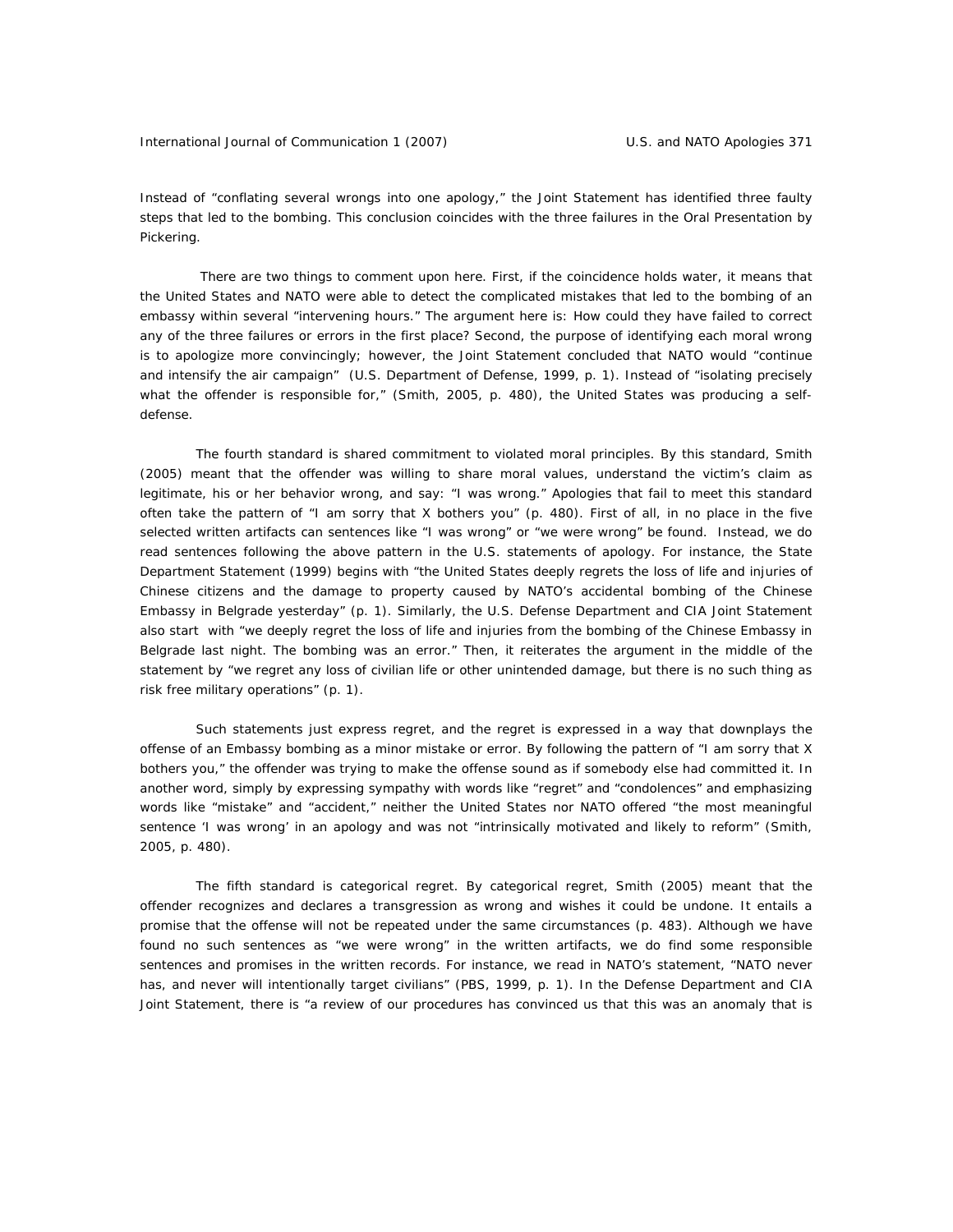unlikely to occur again" (U.S. Department of Defense, 1999, p. 1). Thus, we may say that the fifth standard of categorical regret is partially satisfied in the selected artifacts.

 The sixth standard is performance of the apology. To meet this standard, the offender should appear before the victim with a written statement of apology to create emotional and ceremonial meanings. Although no one with regard to the selected written artifacts of apology really appeared before the Chinese victims, we do know from the above that U.S. Under Secretary Thomas Pickering went to Beijing as President Clinton's personal envoy. Besides presenting the investigation report, he represented the President and the United States and expressed "the heartfelt condolences of the American people and government to the families of the three Chinese journalists who died in the bombing of your [the Chinese] embassy in Belgrade on May 7" (U.S. Department of State, 1999a, p. 2). The investigation report was in written form and the Oral Presentation by Pickering was also made public as a record; therefore, we can say that the standard of the performance of the apology is met in a diplomatic and praiseworthy way.

 The seventh standard is reform and reparations. This standard requires that the offender promise to never repeat the offense and offer to provide reparations for the victim. From what has been mentioned in the discussion about the fifth standard of categorical regret, we find that both the United States and NATO promise never to repeat the offense. In addition, there have been the U.S. government's repayment of \$4.5 million to the people who were injured and the families of those killed in the bombing and \$28 million in compensation for the Chinese Embassy bombing (Statement by U.S. State Department, 1999). Thus, Standard Seven is fully satisfied.

 As for the eighth standard of standing, both the United States and NATO are legally represented in their respective official statements, public speech, and diplomatic letter. Under Secretary of State Thomas Pickering also went to Beijing as the personal envoy of President Clinton. He presented the official report of investigation into the accidental bombing to the Chinese government and expressed "the heartfelt condolences of the American people and government" (U.S. Department of State, 1999a, p. 2). As Smith (2005) pointed out, "third parties can corroborate the victim's account of the event, apportion responsibility, vindicate [his or] her moral principles, legitimate [his or] her suffering, and provide reparations" (p. 489); hence, we can say that Standard Eight is also fully satisfied.

The last standard is intentions. As Smith (2005) stated, "even if the offender satisfied all of the previous elements, it matters why [he or] she apologizes …. We should not underestimate the significance of the offender's motivations and mental states" (490). A close reading of the selected artifacts reveals three intentions. First, as discussed earlier, both the United States and NATO did express sympathy, condolences, and remorse for the loss of lives and injuries in the Chinese Embassy bombing, but they did so without the intention to admit that they have done something wrong.

Second, since they assumed that they had not done anything wrong intentionally, the USA and NATO planned to continue with their air strike campaign. For instance, in the NATO Statement, there is "NATO will continue to pursue its goals" (PBS, 1999, p. 1). In the Defense Department and CIA Joint Statement, we read, "NATO authorities intend to continue and intensify the air campaign" (U.S. Department of Defense, 1999, p. 1). Albright expressed the same intention in her letter, saying "NATO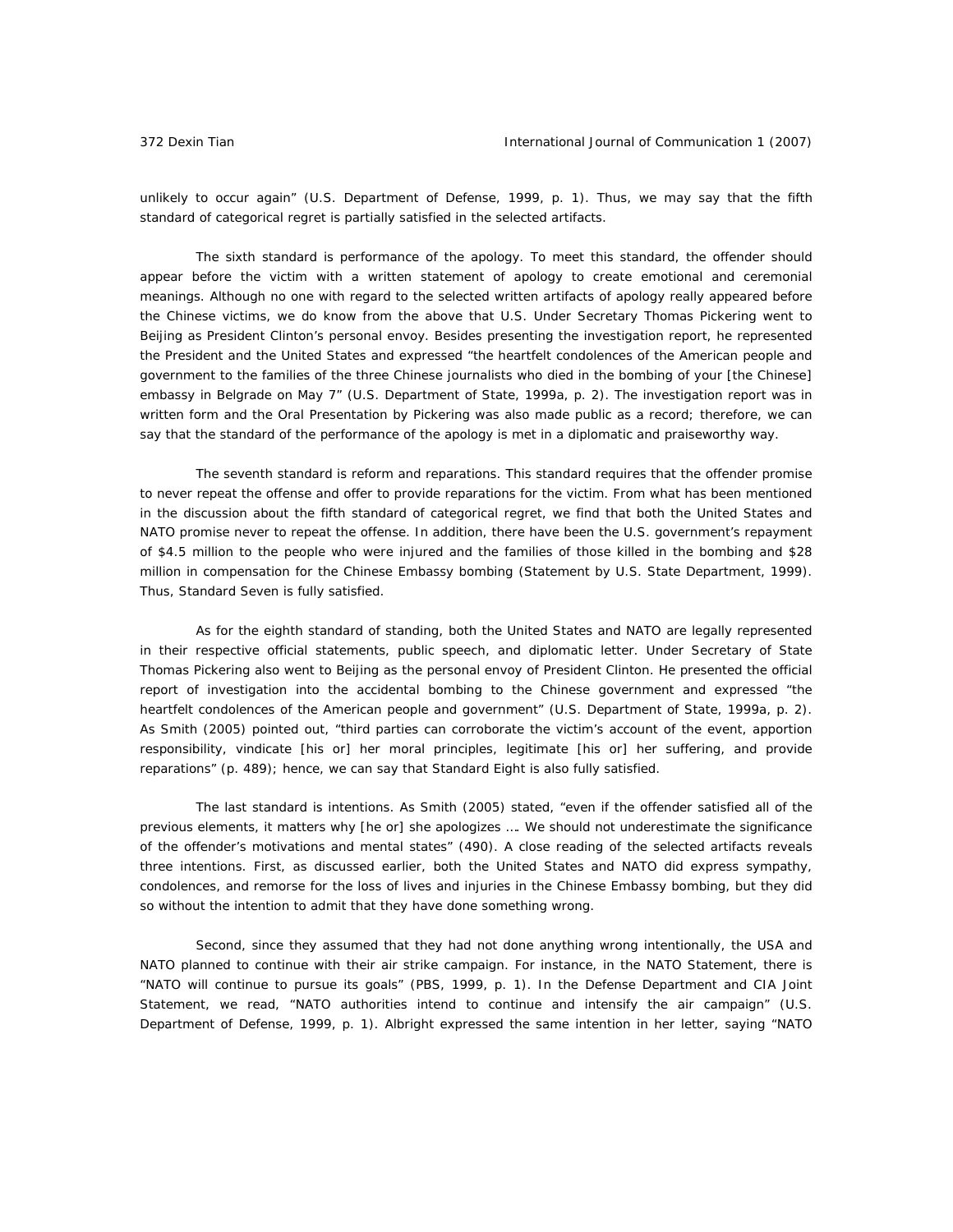cannot allow Milosevic's 'ethnic cleansing' to go unchecked, and its mission will continue until an acceptable resolution is reached" (U.S. Department of State, 1999c, p. 1). In his speech, President Clinton also reiterated: "Until NATO's simple conditions are met, the military campaign will continue" (President Clinton Again Apologizes, 1999, p. 1).

Finally, the USA and NATO intended to continue their relationships with China. NATO promised to "continue to review the circumstances surrounding the incident and we will make available any further information as soon as possible" (PBS, 1999, p. 1). The U.S. State Department (1991) clearly stated to "remain committed to our developing relationship with China and will … build a constructive strategic partnership for the 21st century" (p. 1). Secretary of State Albright also remarked in her letter, "it is more important than ever for us to remember our President's—and our—commitment to work together to build a constructive strategic partnership" (U.S. Department of State, 1999c, p. 2). Briefly, we can say it was the second and third intentions that motivated the United States and NATO to carry out their first intention of sympathy and apology.

#### **Summary and Conclusion**

The purpose of this paper was to look into the results of the U.S. and NATO apologies for the Chinese Embassy bombing, which occurred on May 7, 1999. Adopting the theoretical lens of Nick Smith's categorical apology with reference to the relevant works of Tavuchis and Lazare and employing the rhetorical method of close textual analysis, this study has analyzed NATO's Official Statement, the U.S. State Department Statement, the U.S. Defense Department and CIA Joint Statement, President Clinton's Speech of Apology, and Albright's Letter of Apology following the Chinese Embassy bombing. A close reading of the transcripts of these five selected rhetorical artifacts against the nine standards of categorical apology reveals the following findings.

Positively, the United States and NATO as the offender in this case have fully met the sixth standard of performance of apology in a diplomatic and praiseworthy way by sending Under Secretary of State Thomas Pickering to Beijing, the seventh standard of reform and reparations in their promise never to repeat the offense and offer to provide reparations for the victim, and the eighth stand of standing in their legal representation of the written documents and sending Under Secretary of State Thomas Pickering to Beijing as the personal envoy of President Clinton . They have also partially satisfied the fifth standard of categorical regret by recognizing the bombing as a mistake but refusing to admit it as their wrong.

Negatively, the United States and NATO in their apologies have not met the first standard of corroborated factual record in their failure to contact the victim for an agreed-upon record, neither have they satisfied the second standard of acceptance of causal responsibility because their written records were filled with mere expressions of sympathy. In addition, they have not reached the third standard of identification of each moral wrong because they were more anxious to justify their air strike campaign than to make their apologies more convincing. The fourth standard of shared commitment to violated moral principle was also too high for them because they did not want to say in their apologies the simple but most meaningful sentence of "we are wrong." Finally, as for the last standard of intentions, the United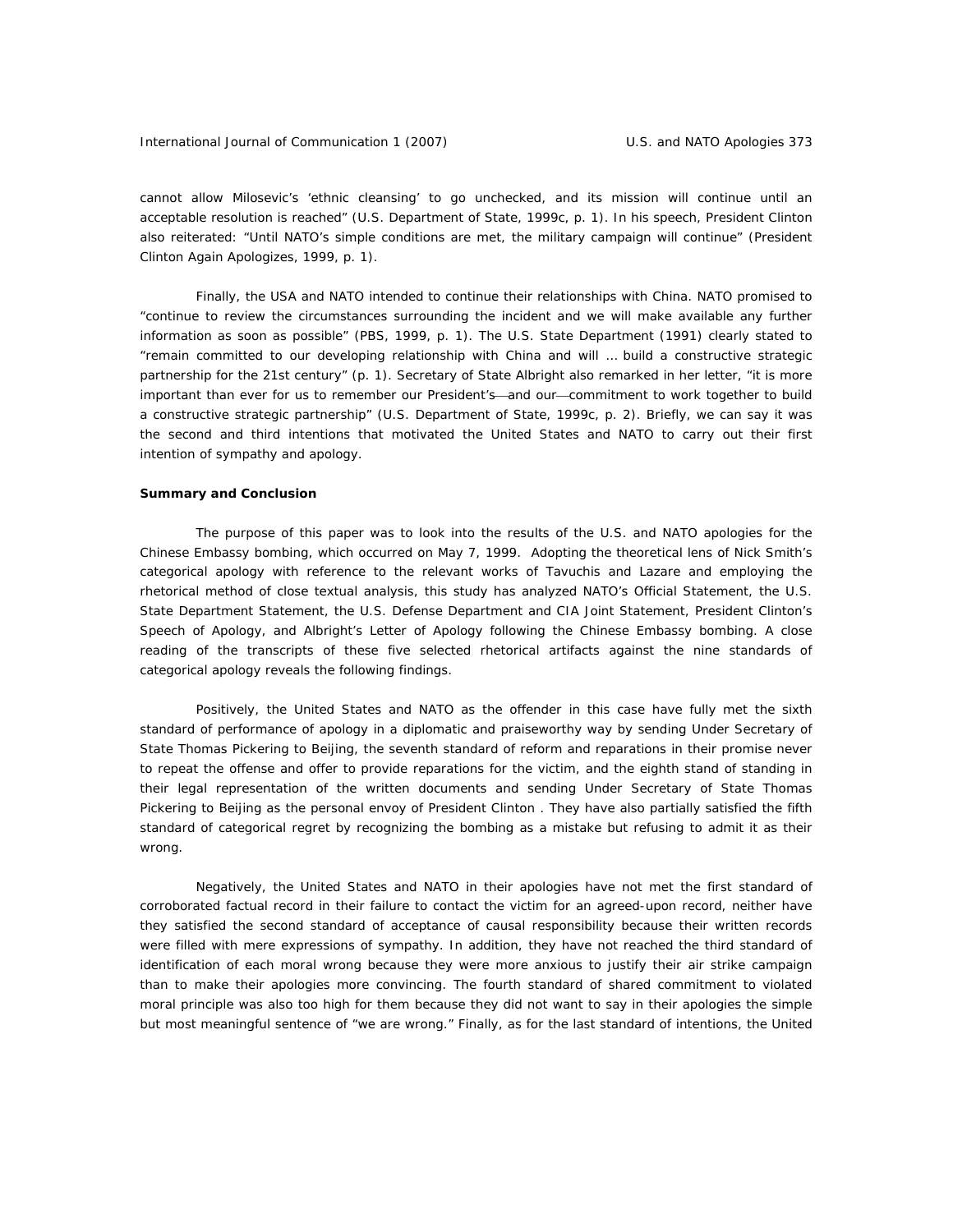States and NATO had the most motivation to continue with their air strike campaign and the least motivation to present a full categorical apology.

Even though they were challenged with the humanitarian necessity and the intention to maintain their relationships with P. R. China, the United States and NATO, in the last analysis, failed to produce meaningful or categorical apologies for an unexcused missile attack upon an embassy. For future research, the responses of the Chinese side to the U.S. and NATO apologies and the U.S. and NATO declarations of the bombing as an accident need to be further explored.

### **References**

- BBC. (1999a, May 15). UN 'regret' embassy attack. Retrieved Nov. 20, 2006, from http://news.bbc.co.uk/2/hi/world/monitoring/339866.stm
- BBC. (1999b, May 10). Chinese president Jiang Zemin demands clear explanation. Retrieved Nov. 20, 2006, from http://news.bbc.co.uk/2/hi/world/monitoring/339863.stm
- Benoit, W. L. (1997). Huge grant's image restoration discourse: An actor apologizes. *Communication Quarterly, 45*, 251-267.
- Burgchardt, C. R. (Ed.) (2005). *Readings in rhetorical criticism*, 3<sup>rd</sup> ed. State College, PA: Strata Publishing, Inc.
- Carroll, J. (1999, May 18). NATO's insincere apologies. *Boston Globe*, A19. Retrieved Oct. 19, 2006, from http://members.tripod.com/sarant\_2/ks22apol.html
- Ching, F. (1998). World leaders vie to say sorry. *Far Eastern Economic Review, 12*, 34.
- CNN. (2000, April 9). CIA punishes seven staffers linked to accidental bombing of Chinese Embassy in Belgrade. Retrieved Oct. 21, 2006, from http://transcripts.cnn.com/TRANSCRIPTS/0004/09/sm.07.html
- Edwards, J. A. (2005). Community-focused apologia in international affairs: Japanese Prime Minister Tomiichi Murayama 's apology. *The Howard Journal of Communication, 16*, 317-336.
- Goldstein, F. (1999, May 20). Bombing of Chinese Embassy was not an accident: Two imperialist tendencies in the war. *Workers World*.
- Govier, T., & Verwoerd, W. (2002). The promise and pitfalls of apology. *Journal of social philosophy, 33*(1), 67-82.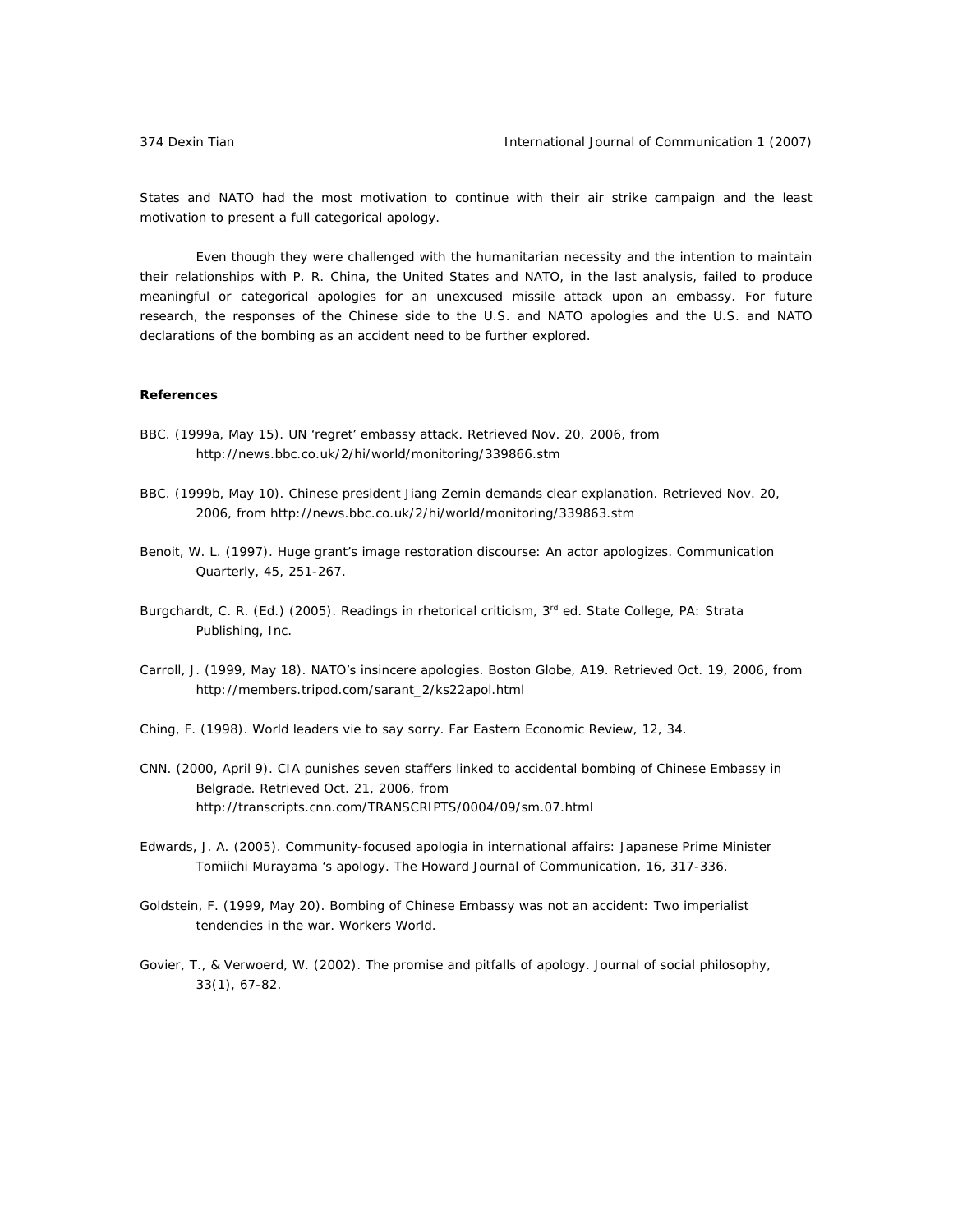- Hoover, J. D. (1989). Big boys don't cry: The values constrain in apologia. *The Southern Communication Journal, 54*, 235-252.
- Israel, J. (2000). The arrogance of Rome. Retrieved Nov. 20, 2006, from http://globalresistance.com/aticles/jared/arrogance.htm
- Krauze, A. (1998, May 29). Never apologize, never explain. *New Statesman*, 4.
- Lazare, A. (1995). Go ahead, say you're sorry. *Psychology Today*, 28, 40-45.
- Lazare, A. (2004). *On apology*. New York, NY: Oxford University Press.
- Leo, J. (1997, June 30). So who's sorry now? *U.S. News & World Report, 122*, 17.
- Meier, A. J. (2004). Conflicts and the power of apologies. Retrieved Nov. 27, 2006, from http://web.fu-berlin.de/phin/phin30/p30t1.htm
- Murata, K. (1998). Has he apologized nor not?: A cross-cultural misunderstanding between the UK and Japan on the occasion of the 50<sup>th</sup> anniversary of VJ Day in Britain. *Pragmatics, 8*, 501-513.
- NATO. (1999). NATO's official statement on the accidental bombing of the Chinese Embassy in Belgrade. Retrieved Nov. 20, 2006, from http://www.pbs.org/newshour/bb/europe/janjune99/nato\_statement\_5-8.html
- Northeast Asia Peace and Security Network. (1999, May 17). Special report. Retrieved Oct. 19, 2006, from http://www.nautilus.org/archives/pub/ftp/napsnet/special\_reports
- PBS. (1999, May 8). China responds. Retrieved Oct. 19, 2006, from http://www.pbs.org/newshour/bb/europe/jan-june99/china\_statement\_5-8
- *People's Daily*. (1999, May 10). NATO's bombing of Chinese Embassy strongly condemned. Retrieved Nov. 21, 2006, from http://english.people.com.cn/1999/26/eng199926\_286979.html
- President Clinton Again Apologizes. (1999). Retrieved Nov. 21, 2006, from http://hongkong.usembassy.gov/uscn/state/1999/0510.htm
- Shapiro, W. (1997, June 30). Mama Mia, that's mea culpa. *Time*, *18*.
- Sigler, C. (2006). Close textual analysis. Retrieved Nov. 30, 2006, from http://www.d.umn.edu/~csigler/3906\_close-analysis.html
- Smith, N. (2005). The categorical apology. *Journal of Social Philosophy, 36*(4), 473-496.